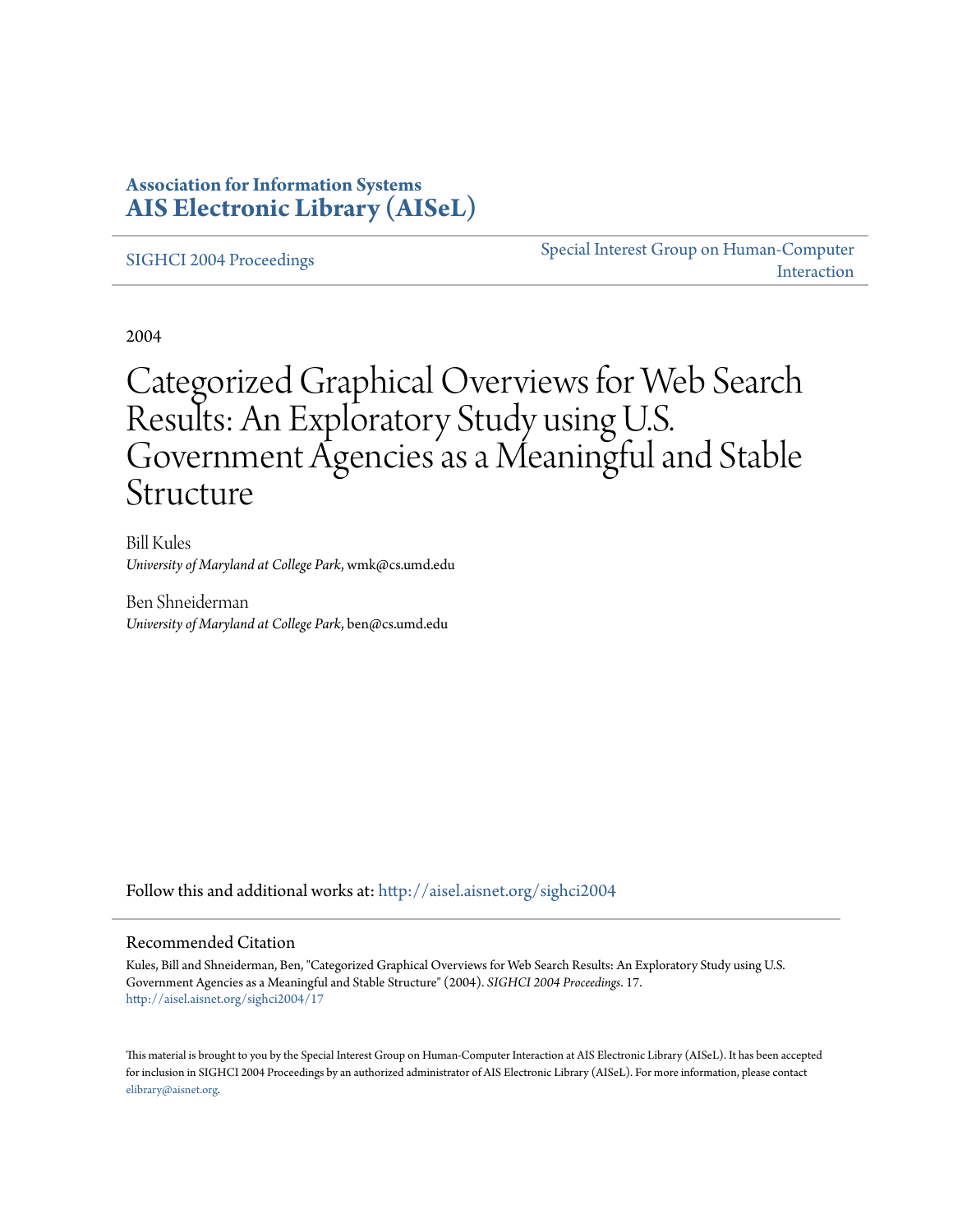## **Categorized Graphical Overviews for Web Search Results: An Exploratory Study using U.S. Government Agencies as a Meaningful and Stable Structure**

**Bill Kules and Ben Shneiderman** 

Department of Computer Science, Human-Computer Interaction Laboratory, and Institute for Advanced Computer Studies University of Maryland at College Park, College Park, MD 20742 {wmk,ben}@cs.umd.edu

#### **ABSTRACT**

Search engines are very effective at generating long lists of results that are highly relevant to user-provided query terms. But the lack of effective overviews presents challenges to users who seek to understand these results, especially for a complex task such as learning about a topic area, which requires gaining overviews of and exploring large sets of search results, identifying unusual documents, and understanding their context. Categorizing the results into comprehensible visual displays using meaningful and stable classifications can support user exploration and understanding of large sets of search results. This extended abstract presents a set of principles that we are developing for search result visualization. It also describes an exploratory study that investigated categorized overviews of search results for complex search tasks within the domain of U. S. government web sites, using a hierarchy based on the federal government organization.

#### **Keywords**

Categorized search results, search result visualization, information seeking, information retrieval, graphical user interfaces, human-computer interaction.

#### **INTRODUCTION**

The World Wide Web creates tantalizing opportunities for learning and research. Every day, information seekers attempt to find, organize, understand, and ultimately learn from information on the web. A teacher seeks current material to make lessons relevant to increasingly information-glutted students. A journalist uses the web to gather background material for a story about a newly patented device. These users struggle with information overload, coping with an overabundance of information that lacks a comprehensible organization.

Examining and understanding search results is a necessary step in a higher-level information seeking task (Marchionini, 1995). Based on their examination of search results, searchers take one of several possible actions, such as examining specific documents, refining/reformulating

the query or revising their conceptualization of the information seeking problem. Search engines are very effective at returning large quantities of results that are highly relevant to user-provided query terms. But the lack of effective overviews presents challenges to users who seek to understand these results, especially for a complex task such as learning about a topic area, which requires gaining overviews of and exploring large sets of search results, identifying unusual documents, and understanding their context. The prevalence of short queries (Spink, Wolfram, Jansen, & Saracevic, 2001) produces large sets of results with high relevance to the provided query terms but limited situational relevance and begs for a more effective presentation.

Information visualization techniques help overcome limitations of typical text interfaces such as Google. Graphical presentations have been shown useful for providing overviews of large sets of categorical data. These techniques encourage exploration and understanding of data sets, helping users discover information that they would not otherwise find. The success of search result visualization, however, has been mixed.

Classifications and other knowledge structures can be applied to search result visualizations and used to organize the presentations of search results. Soergel (1999) observes that classifications, taxonomies and ontologies provide semantic roadmaps to fields of knowledge, improve communication and learning, and support information retrieval, among other benefits. They help searchers understand what concepts, ideas and relationships are relevant in a domain. Recent work on the presentation of textual result lists has shown that grouping by a subject classification speeds user retrieval of documents (Dumais, Cutrell & Chen, 2001). Other classifications, such as organization charts, and geographic and temporal hierarchies, can also be used to map search results. Clustering, in which documents are grouped by similarity measures, has also been shown to improve on ranked lists, although generating meaningful clusters and effective labels are recognized problems.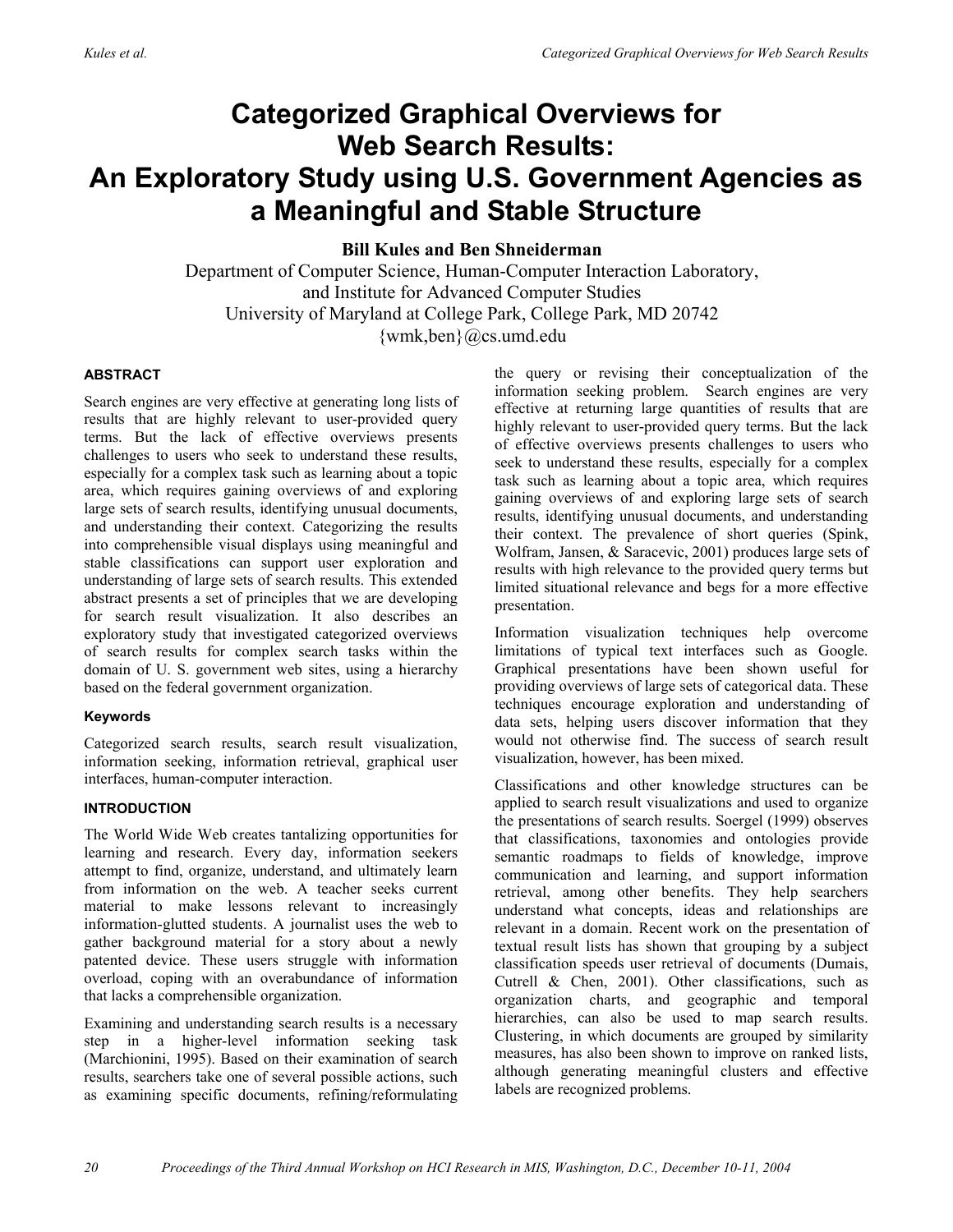Cognitive and perceptual theories provide insight into how users scan, comprehend and assimilate visual information, but have not been adequately integrated with informationseeking theory to guide the display of and interaction with categorized search results. To that end we are developing a set of principles for search result visualization. We believe that categorizing search results into comprehensible visual displays using meaningful and stable classifications can support user exploration and understanding of large sets of search results. Displaying search results in the context of a known classification can help users understand the results better and lead to interesting findings that would not otherwise be observed.

This exploratory study investigates categorized overviews of search results for complex search tasks in U. S. government web sites. We are particularly interested in searchers' use of hierarchies to understand search results in a learning-oriented search task.

#### **RELATED WORK**

The most common presentation format for web search results is the textual list, typically showing document titles and a few other pieces of information such as URL and a snippet of text (possibly with matching query terms highlighted), but rarely with a category indicator. The results are typically ordered by a computed relevance rank. Drori & Alon (2003) compared four textual lists based on permutations of two variables (document category and lines from the document). The interface with categories and query-relevant lines from each document produced the fastest performance and was preferred by subjects. Dumais, Cutrell & Chen (2001) found that grouping web search results by a two-level subject classification expedited document retrieval.

Traditional online public access catalogs allow users to browse and search bibliographic databases using subject classifications. Allen (1995) describes two digital library interfaces based on two hierarchical classifications, the Dewey Decimal System and the ACM Computer Reviews classification. These interfaces show search results against the classification hierarchy and integrate several other features. HIBROWSE, an online public access catalog (OPAC) (Pollitt, 1997) exploits faceted hierarchies to provide visual query specification and to organize results. Flamenco (Hearst et al., 2002) provides interfaces to specialized collections (art, architecture and tobacco documents), using faceted hierarchies to produce menus of choices for navigational searching. The Technical Report Visualizer prototype (Ginsburg, 2004) allows users to browse a digital library by one of two user-selectable hierarchical classifications, which are displayed as hyperbolic trees (Lamping & Rao, 1996) coordinated with a detailed document list.

Clustering, in which documents are grouped by similarity measures rather than an explicit categorical attribute, has also been shown to improve on ranked lists, although generating effective labels is a recognized problem, as noted by Rivadeneira & Bederson (2003). Vivisimo (www.vivisimo.com) uses this technique, producing an expandable menu of labeled clusters.

As noted above, the success of search result visualization has been mixed. Several web search (or metasearch) engines, including Grokker (www.grokker.com), Kartoo (www.kartoo.com), and FirstStop WebSearch (www.firststopwebsearch.com) incorporate visualization. Grokker has been found to compare poorly with textual alternatives (Rivadeneira & Bederson, 2003). The authors found that the textual interfaces were significantly preferred.

The GRiDL (Shneiderman, Feldman, Rose, & Grau, 2000) and WebTOC (Nation, Plaisant, Marchionini, & Komlodi, 1997) prototypes display search results using hierarchical categories, allowing users to drill down for details. WebTOC displays an expandable/collapsible outliner (similar to a tree widget), with embedded colored histograms showing quantitative variables such as size or number of documents under the branch. GRiDL uses a grid to display two categorical attributes of a collection of documents. The List and Matrix Browsers (Kunz, 2003) provide similar functionality. SuperTable integrates several information visualization techniques using linking and brushing to coordinate multiple tiled windows. Informal evaluations of these interfaces have been promising, but no extensive studies of the techniques have been published. Evaluations often indicate that interface effectiveness is dependent on the specific information-seeking task. (Risden, Czerwinski, Munzner, & Cook, 2000; Sebrechts, et al., 1999)

#### **PRINCIPLES OF SEARCH RESULT VISUALIZATION**

We are developing a set of search result visualization principles, based on the premise that consistent, comprehensible visual displays built on meaningful and stable classifications will better support user understanding of search results. As users explore search results, they are grappling with multiple simultaneous information problems: Their conceptualization of the high-level information need is imperfect and evolving; their understanding of the relevant concepts and terminology is limited, and their understanding of the presentation and interactions available in the interface is incomplete (Marchionini, 1995). We claim that helping users to incrementally solve these problems enables them to make more effective progress toward their high-level objective. The principles described here begin to address these problems.

#### **Represent a sufficient number of results**

The visual-information-seeking mantra (Shneiderman & Plaisant, 2004) prescribes, "Overview first…" and a search result visualization must provide a sufficient quantity of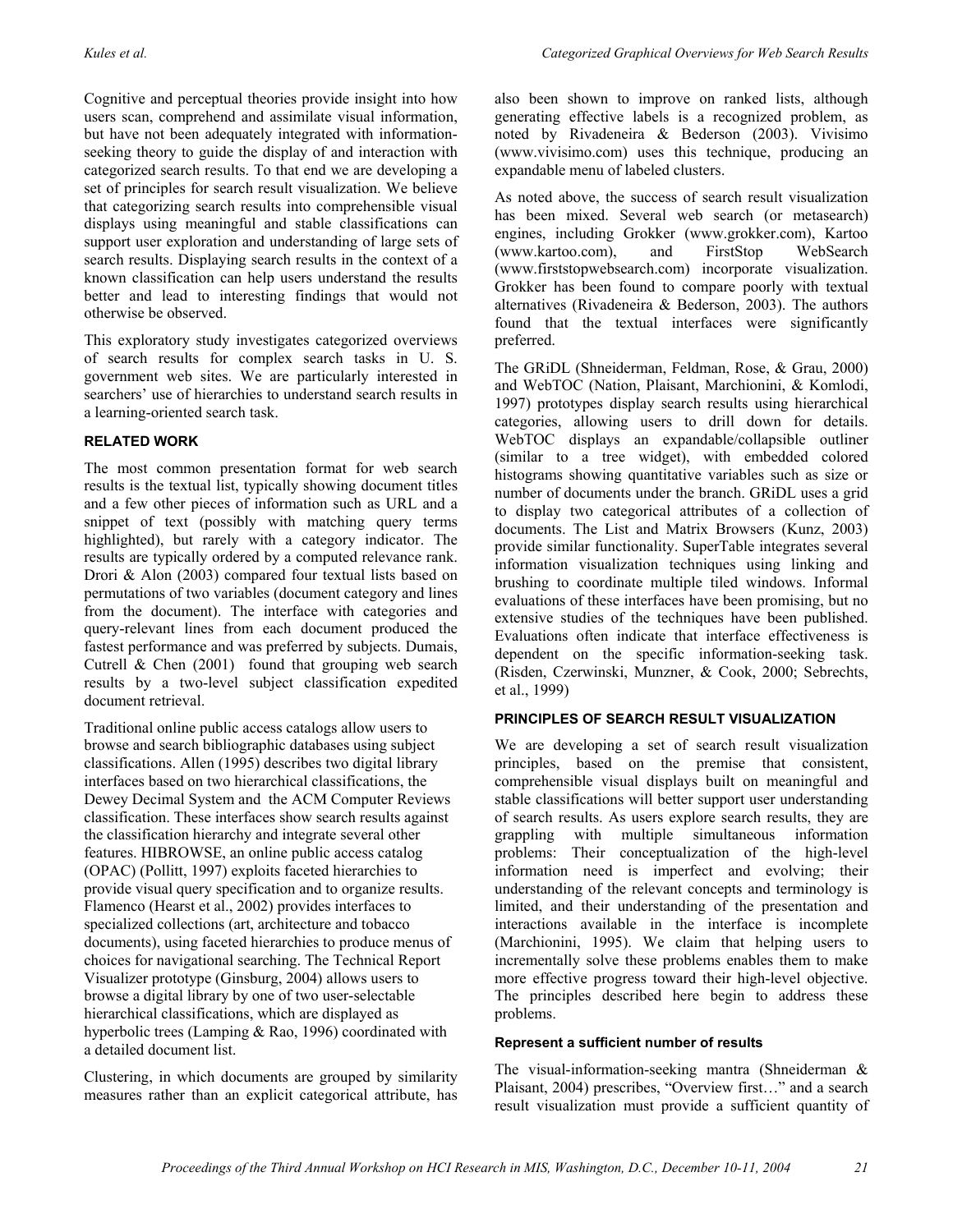results to start with. We postulate that at least 100-1000 results will be required to form the basis of an overview, but the ideal number will certainly depend on many factors, including the task domain, the quality of documents and search engine capabilities.

#### **Organize results by meaningful, stable classifications**

Gaining an overview of search results involves a number of cognitive subtasks, including interpretation of the results within the context of the user's internal mental model of the knowledge domain. Using meaningful, stable classifications to organize results will place each result in a known context. The closer the classification matches the information need, the better, but even if the selected classification is not a direct match, we believe that the context provided will be valuable.

#### **Provide examples of documents for each category**

Within a category, example results help to clarify ambiguous or unfamiliar labels, and often provide an indication of relevance, quality, etc. Dumais, Cutrell, & Chen (2001) noted that individual page titles helped disambiguate category names in their study of search results.

#### **Use a stable visual substrate**

Stable, consistent and meaningful displays have been shown to promote success in user interfaces (Tullis, 1988; Shneiderman & Plaisant, 2004). Niemela & Saariluoma (2003) demonstrated the importance of both visual syntax (spatial layout) and semantics (labels) in learning a visual display. Organizing the results in a manner consistent with the classification will minimize unnecessary cognitive activity and allow users to focus on the task at hand rather than interpreting the presentation of the results.

#### **Visually encode quantitative attributes**

Information visualization principles are grounded in our understanding of human perception and cognition, particularly the structure, functions, strengths and limitations of these systems. Visualization techniques augment human perceptual and cognitive systems by encoding data into visual constructions that are appropriate to and supportive of processing at each perceptual stage and within the cognitive system (Card, Mackinlay, & Shneiderman, 1999). Quantitative attributes such as dates or document counts and nominal attributes with a small range of values such as document types can be visually encoded.

#### **Arrange important text for scanning/skimming**

Users of search results attempt to rapidly ingest large amounts of text. In an initial user study, users scanned titles and snippets of text, quickly selecting specific pages to view. They skimmed the pages, and returned to the list to repeat this cycle. Arranging these elements in linear lists, columns, or matrices and ensuring that they are visible (rather than requiring interaction such as moving the pointer over an item) will support fast scanning and skimming. Appropriate use of font weights, styles, sizes and colors will also help.

#### **Support multiple visual presentations and classifications**

No single classification or presentation is likely to be effective for all domains. Users should be able to select the desired form of data display (Shneiderman & Plaisant, 2004). Supporting multiple visual presentations and classifications will allow users to view and explore the search results from the perspectives most appropriate to their needs.

#### **EXPLORATORY STUDY**

This exploratory study, a first step to validate and refine these principles, used the context of government web sites (Kules & Shneiderman, 2004). The study focused on the process of exploring search results, rather than query reformulation, query refinement or relevance measurements. This experiment compared presentations of search results with and without hierarchical overviews. The control condition displayed search results in a manner similar to Google, adding the government department and agency. It provided no overview. Two experimental conditions used overview+detail interfaces (an expandable outliner and a treemap, figures 1 and 2) allowed users to limit the displayed list of results by selecting (clicking on) a single category.

A 1x3 between groups design (N=18) was used, with interface type as the independent variable. Participants were asked to perform 3 tasks for each of 3 scenarios. Each scenario was used to motivate a pre-specified query and its corresponding search results (for the queries "breast cancer", "alternative energy" and "urban sprawl"). We used the government agency hierarchy to categorize the search results. Each result set has approximately 200 result items. All results were categorized into the leaf nodes of a broad, shallow, 2-level government agency hierarchy. Tasks included finding the agency with the most results, finding web pages that illustrate different perspectives within the results, and an open-ended task to identify any unusual findings. We hypothesized that users would be more successful and more satisfied with the overview conditions. We also hypothesized that the overviews (and particular the treemap) would be judged as more complex and more difficult to learn. Finally, we expected that the overview interfaces would help users find unusual results more effectively, but that the hierarchy would bias the kinds of unusual results identified (corresponding to category differences).

The results showed that the overview conditions produced significantly higher successful completion rates for the task of identifying the agency with the most pages. The subjective measures showed that the overview treatments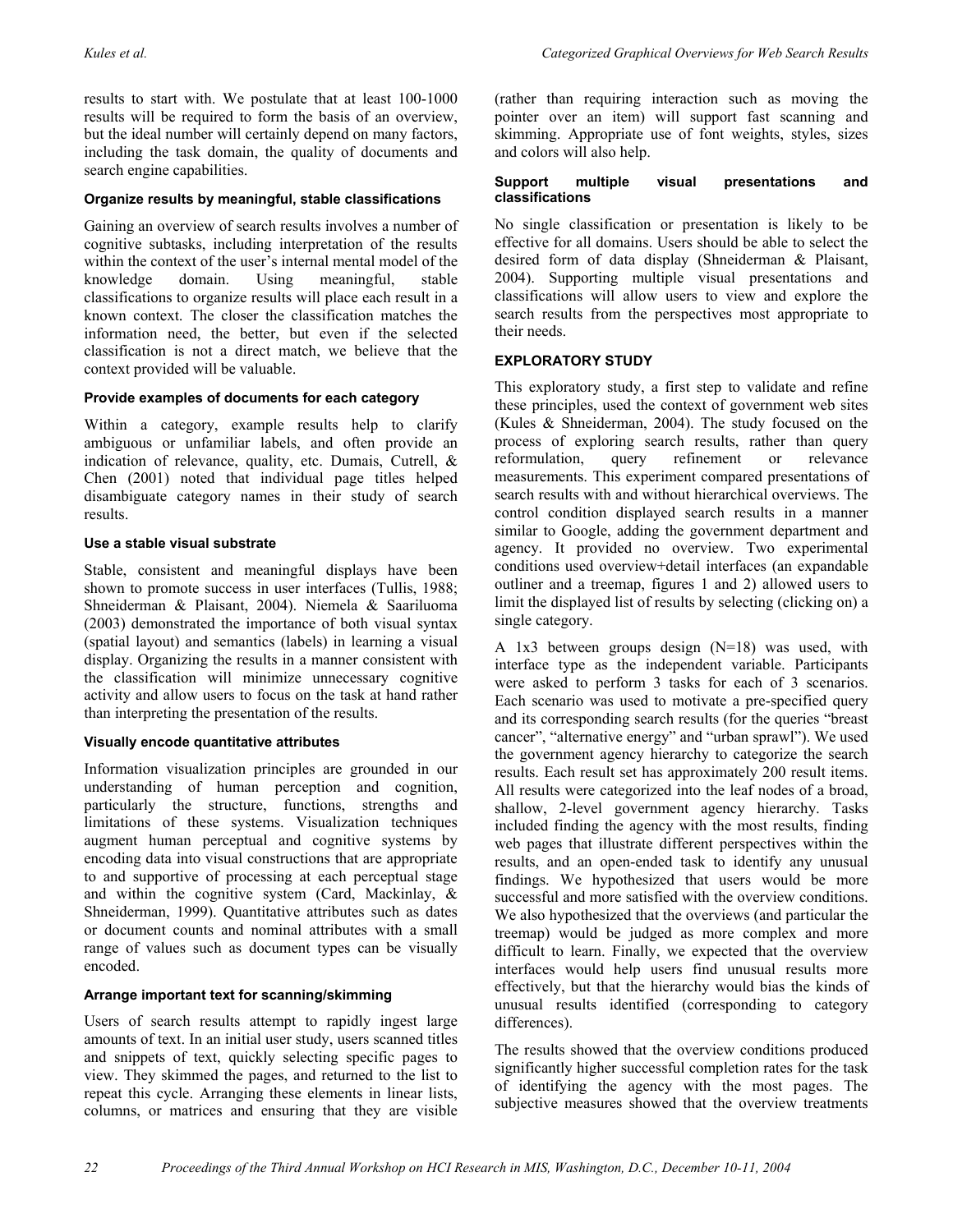were preferred and this was supported by user comments. They found the overviews significantly easier to use, more helpful, and more satisfying than the control, and they were more confident of their own success. They agreed more strongly that they had gained a good overview and found good examples of different perspectives. The results did not support the hypothesis that the overview tasks would be considered more complex and difficult to learn. Users found all three interfaces very understandable and fairly simple.



**Figure 1. Detail of the expandable outliner condition, showing the tree control used to display an overview of all search results, limiting the list to the National Park Service.** 



**Figure 2. Detail of the treemap interface, which uses nesting to show both top and second-level categories simultaneously.** 

Having the overview available helped users to notice areas not covered by the search results. Only one of the six control users found it surprising that an agency had few or no results, whereas nine of the 12 overview users at some time found this surprising. Several users made comments like "what I found informative was… what didn't show up, which I wouldn't know if the hierarchy wasn't there." People used their prior knowledge to interpret search results. When interfaces provide affordances to organize search results – even when the organizing structure is not optimal for the task – users adapt their tactics to take advantage of their knowledge. Users also appeared to become more familiar with the hierarchy over the course of the experiment, suggesting a learning effect that would be beneficial in successive searches.

Observations and subject comments confirm that text is important, even with the overviews available. As one person noted, the overview is a starting point. But users still needed to scan substantial amounts of text. Simply having category information available is not enough to help users gain an overview of search results. It must be appropriately integrated with the text.

Most users preferred the expandable outliner, but several users found the treemap more appealing. Based on subject comments, it is clear that additional user control of the overview is desirable. This includes allowing users to select the desired presentation, as well as creating or selecting the categorization scheme used.

It should be noted that these results must be interpreted within the context of the specified tasks and domain. Users who had been asked to perform narrower tasks (e.g. known-item retrieval) would probably have produced different results. The hierarchy used was limited in size and the specific tasks were somewhat artificial, and may not be fully representative of the types of tasks users perform in real-world topic searches. However, the types of behaviors they elicit do transfer: Examining large number of results, evaluating them in the context of current knowledge and identifying unusual items are characteristic of complex information-seeking tasks.

#### **FUTURE WORK**

The principles described above do not yet address a number of issues, including how much stability is needed in the visual substrate versus how much variability can be tolerated, what the permissible trade-offs are, and how much context is needed when navigating search results. These issues and others will be investigated as the principles are tested and refined during the course of our research.

The results of this exploratory study will be used to refine our understanding of the role of spatial layout, textual elements and dynamic interactions of categorized search result visualization. Additional domains and hierarchies will be investigated, including web search with the Open Directory (DMOZ) subject hierarchy and a search interface for a large collection of oral history videos that utilizes a specially developed thesaurus.

#### **CONCLUSION**

Categorizing search results into comprehensible visual displays using meaningful and stable classifications can support user exploration and understanding of large sets of search results while alleviating information overload. This extended abstract presents a set of principles that we are developing for search result visualization. Results of an exploratory study have begun to validate these principles and suggest additional refinements. As these principles are